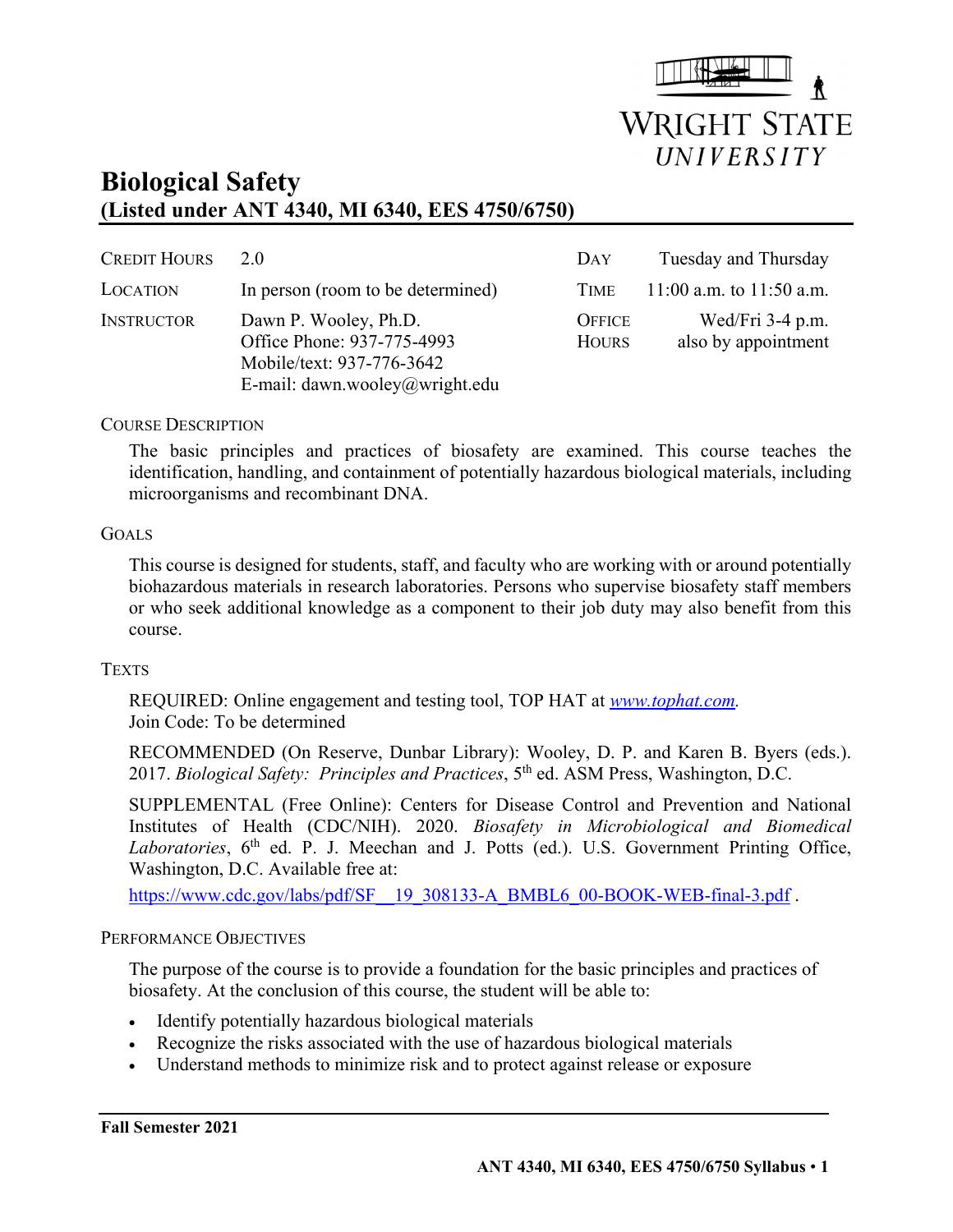PERFORMANCE OBJECTIVES (continued)

- Provide effective technical expertise in situations involving potentially hazardous biological materials
- Explain the four levels of containment used in work places
- Identify, locate, and efficiently use key biosafety resources

## GRADING POLICY

Award of letter grades, at course completion, reflecting the level of achievement of the course's performance objective is based on the scale:

| 100-90.00% | 89.99-80.00% | 79.99-70.00% | 69.99-60.00% | $\leq 60.00\%$ |
|------------|--------------|--------------|--------------|----------------|

Achievement is demonstrated through performance on the following measurement and learning devices (Note: Three absences are allowed before deductions, except for in-class exercises):

```
Exam #1 = 20% Exam #2 = 20% Exam #3 = 20%
```
In-class exercises 15%

Attendance and Participation 15%

Quizzes 10% (Will occur at beginning of class on designated dates below)

## COURSE SCHEDULE [SUBJECT TO CHANGE]

The class will meet twice each week for the semester.

## WEEK 1:

COURSE INTRODUCTION

```
LECTURE #1: RISK ASSESSMENT AND LAB ACQUIRED INFECTIONS (LAIS) 
  (Chapters 1, 4, and 5)
```
## WEEK 2:

**LECTURE #2:** MICROBIOLOGY (Chapters 6, 7, 8, 9, and 13)

# WEEK 3:

```
LECTURE #3: HUMAN SOURCE MATERIALS / CELL LINES
  (Chapter 14 and 22); See also: 
https://www.osha.gov/pls/oshaweb/owadisp.show_document?p_table=STANDA
RDS&p_id=10051
```
WEEK<sub>4</sub>:

**LECTURE #4:** FACILITIES AND EQUIPMENT (Chapter 16, 17)

WEEK 5:

**EXAM #1**